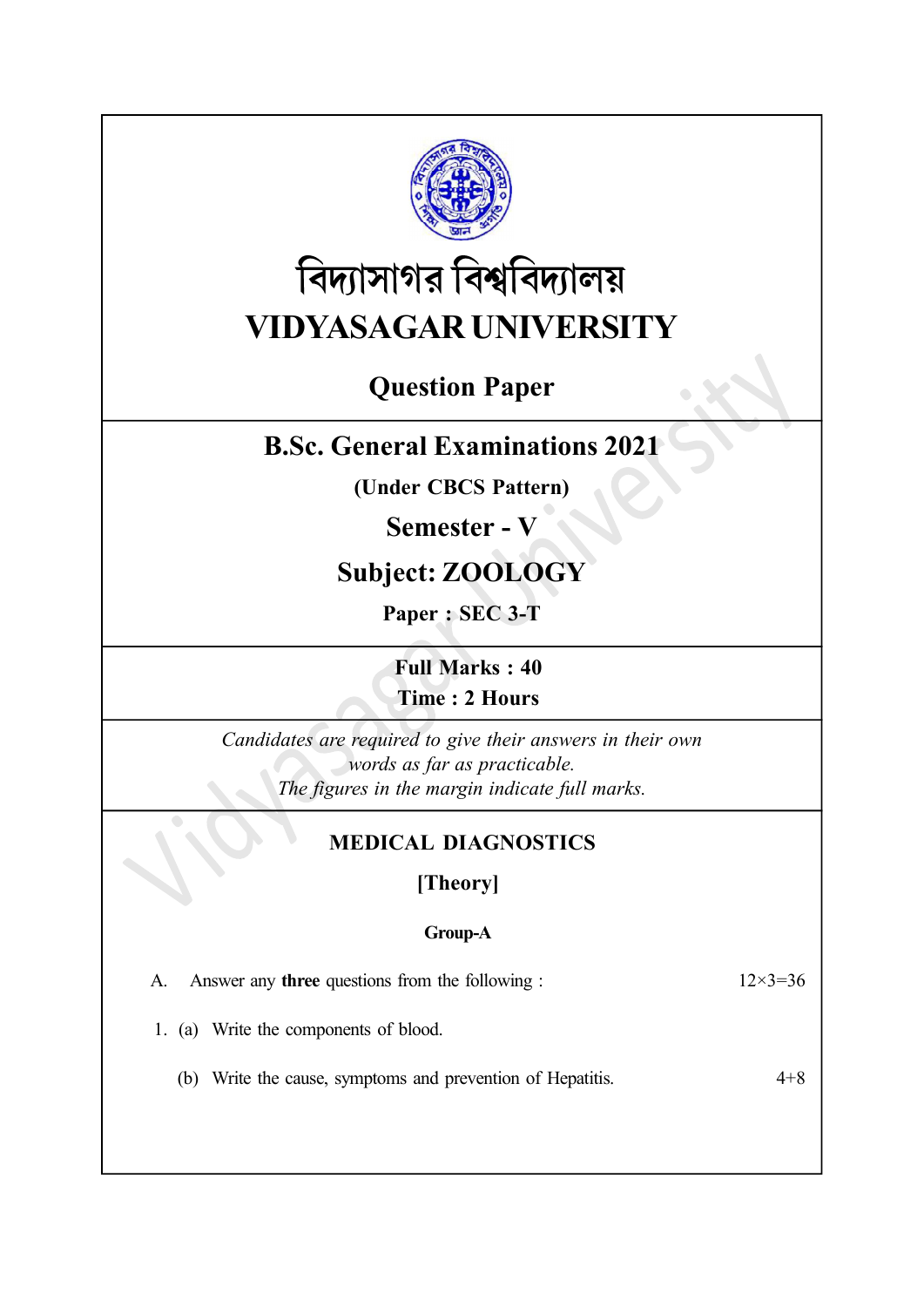|                | 2. (a) Write the physical properties of Urine.                       |  |  |  |  |
|----------------|----------------------------------------------------------------------|--|--|--|--|
|                | (b) Write difference between Type-I and Type-II Diabetes.            |  |  |  |  |
| (c)            | Write the principle of Total Count of RBC.                           |  |  |  |  |
| (d)            | What is PCV?<br>$4+3+3+2$                                            |  |  |  |  |
|                | 3. (a) What is ESR? How is it measured?                              |  |  |  |  |
|                | (b) Write difference between Benign and Malignant Tumour?            |  |  |  |  |
| (c)            | Why does Hypertension?                                               |  |  |  |  |
|                | (d) Write the cause and two symptoms of Tuberculosis?<br>$1+2+4+2+3$ |  |  |  |  |
|                | 4. (a) Write important characteristic features of malignant cell.    |  |  |  |  |
|                | (b) Write short note on : Lymphocyte.                                |  |  |  |  |
|                | (c) What is Haematuria?<br>$6+4+2$                                   |  |  |  |  |
|                | 5. (a) How to determine the packed Cell Volume.                      |  |  |  |  |
|                | (b) Write the functions of WBC.<br>$10+2$                            |  |  |  |  |
| 6. (a)         | Write the difference between Normal cell and cancer cell.            |  |  |  |  |
| (b)            | Write the procedure of preparation of blood film.                    |  |  |  |  |
| (c)            | Write two characters of RBC.<br>$6+4+2$                              |  |  |  |  |
| <b>Group-B</b> |                                                                      |  |  |  |  |
| <b>B.</b>      | Answer any two questions from the following :<br>$2 \times 2 = 4$    |  |  |  |  |
| 1.             | What is PCV?                                                         |  |  |  |  |
| 2.             | What is Ketonuria and Alcaptonuria?                                  |  |  |  |  |
| 3.             | What is MRI?                                                         |  |  |  |  |
| 4.             | What is Differential Counting (D.C.)?                                |  |  |  |  |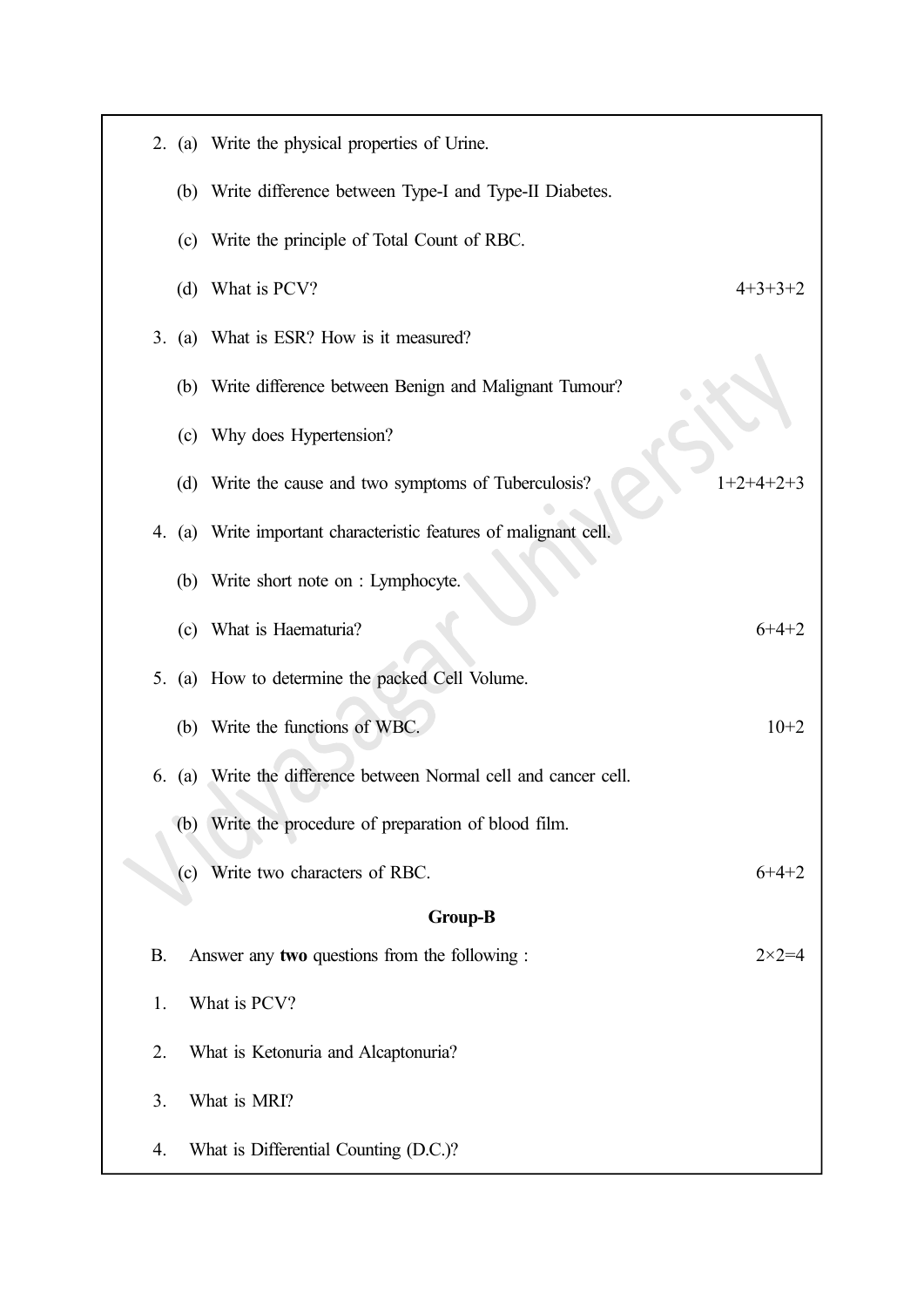|                | বঙ্গানুবাদ                                                    |                 |
|----------------|---------------------------------------------------------------|-----------------|
|                | বিভাগ—ক                                                       |                 |
| ক.             | যেকোনো <b>তিনটি</b> প্রশ্নের উত্তর দাও ঃ                      | ৬৩=৩×১          |
| 51             | (ক) রজের উপাদানগুলি লেখ।                                      |                 |
|                | (খ) হেপাটাইটিস রোগের কারণ, উপসর্গ ও প্রতিরোধের উপায়গুলি লেখ। | $8 + b$         |
| $\frac{1}{2}$  | (ক) মূত্রের ভৌতধর্ম গুলি লেখ।                                 |                 |
|                | পার্থক্য লেখ ঃ Type-I এবং Type-II ডায়াবেটিস।<br>(খ)          |                 |
|                | (গ) লোহিত কণিকার মোট গণনার নীতিটি লেখ।                        |                 |
|                | (ঘ) P.C.V. কি?                                                | $8 + 0 + 0 + 8$ |
| $\circ$        | (ক) ESR কি? এটি কিভাবে পরিমাপ করা হয়?                        |                 |
|                | (খ) পার্থক্য লেখ ঃ বিনাইন এবং ম্যালিগন্যান্ট টিউমার।          |                 |
|                | (গ) হাইপারটেনশন কেন হয়?                                      |                 |
|                | টিউবারকিউলোসিস এর কারণ ও দুটি উপসর্গ লেখ।<br>(ঘ)              | $0+5+8+5+6$     |
| 8 <sub>1</sub> | ম্যলিগন্যান্ট কোশের গুরুত্বপূর্ণ বৈশিষ্ট্যগুলি লেখ।<br>(ক)    |                 |
|                | টিকা লেখ ঃ লিম্ফোসাইট<br>(3)                                  |                 |
|                | হিমাচুরিয়া কি?<br>(3)                                        | ৬+৪+২           |
| $\alpha$       | (ক)  পুঞ্জিভূত কোষ আয়তন নির্ণয় কিভাবে করা যায়, তা লেখ।     |                 |
|                | $(3)$ W.B.C. এর কাজ লেখ।                                      | $>0+5$          |
|                | ৬। (ক) পার্থক্য লেখ ঃ সাধারণ কোশ ও ক্যানসার কোশ।              |                 |
|                | (খ) রক্ত প্রলেপের প্রস্তুতির পদ্ধতিটি লেখ।                    |                 |
|                | (গ) RBC-এর দুটি বৈশিষ্ট্য লেখ।                                | <u>৬+৪+২</u>    |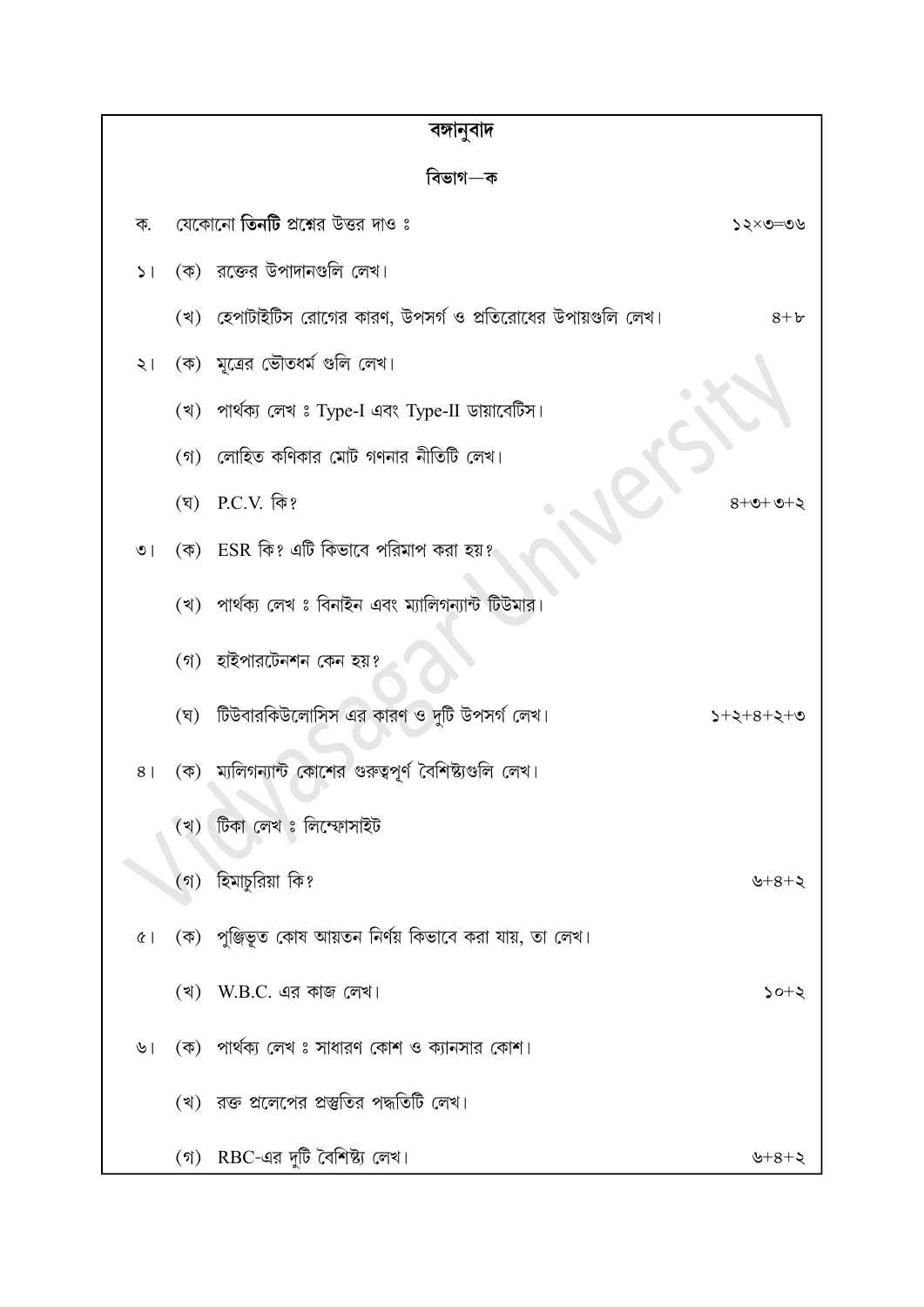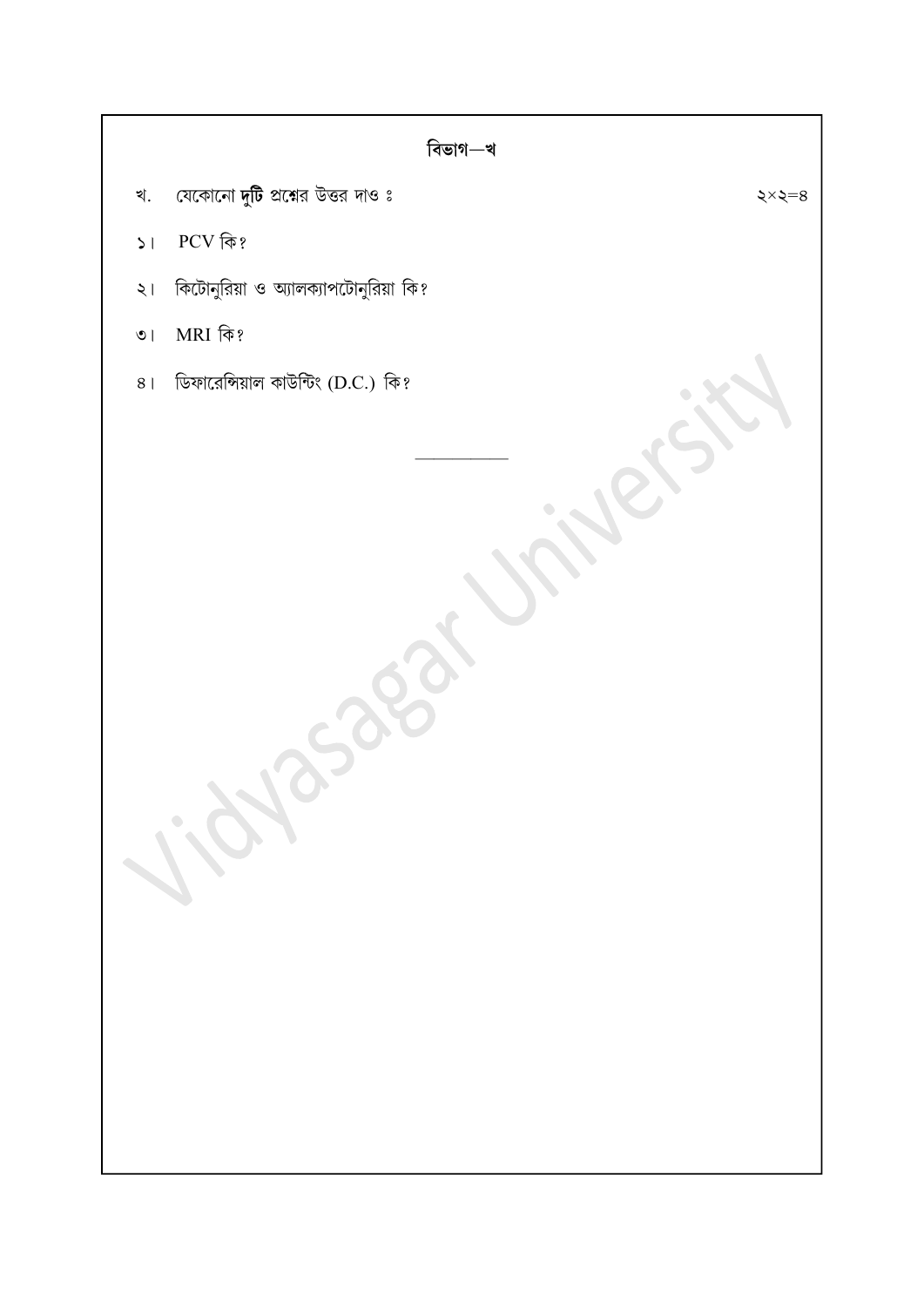### Or

# RESEARCH METHODOLOGY [Theory]

#### Croup A

|    | Group-A  |                                                                                              |                |  |  |
|----|----------|----------------------------------------------------------------------------------------------|----------------|--|--|
| A. |          | Answer any <b>three</b> questions from the following :                                       | $12\times3=36$ |  |  |
|    |          | 1. (a) Write down the different types of smaplings on the basis of parametric test.          |                |  |  |
|    |          | (b) Write down the differences between qualitative and quantitative research.                |                |  |  |
|    |          | (c) What is Plagiarism?                                                                      | $6+4+2$        |  |  |
|    |          | 2. (a) What is citation?                                                                     |                |  |  |
|    |          | (b) Write down different steps to write a Research Report.                                   |                |  |  |
|    |          | (c) Briefly describe the experimental design for undertaking eco-toxical test.               | $2+6+4$        |  |  |
|    |          | 3. (a) What is quasi experiment?                                                             |                |  |  |
|    |          | (b) Write down different points to be considered for writting research on hypothesis?        |                |  |  |
|    |          | (c) Mention the differences between Synopsis of research article and a Research<br>Proposal. |                |  |  |
|    |          | (d) How you will develop a research plan?                                                    | $3+2+3+4$      |  |  |
|    | 4. $(a)$ | Write down the steps for undertaking a biological research.                                  |                |  |  |
|    |          | (b) What is the significance of historical background of any research activity.              | $10+2$         |  |  |
|    |          | 5. (a) Write down the differences between inductive approach and deductive approach.         |                |  |  |
|    |          | (b) Write down the general characteristics of theoritical research.                          |                |  |  |
|    |          | (c) Write short note on : Action research in the feld of environment.                        | $3+5+4$        |  |  |
|    |          |                                                                                              |                |  |  |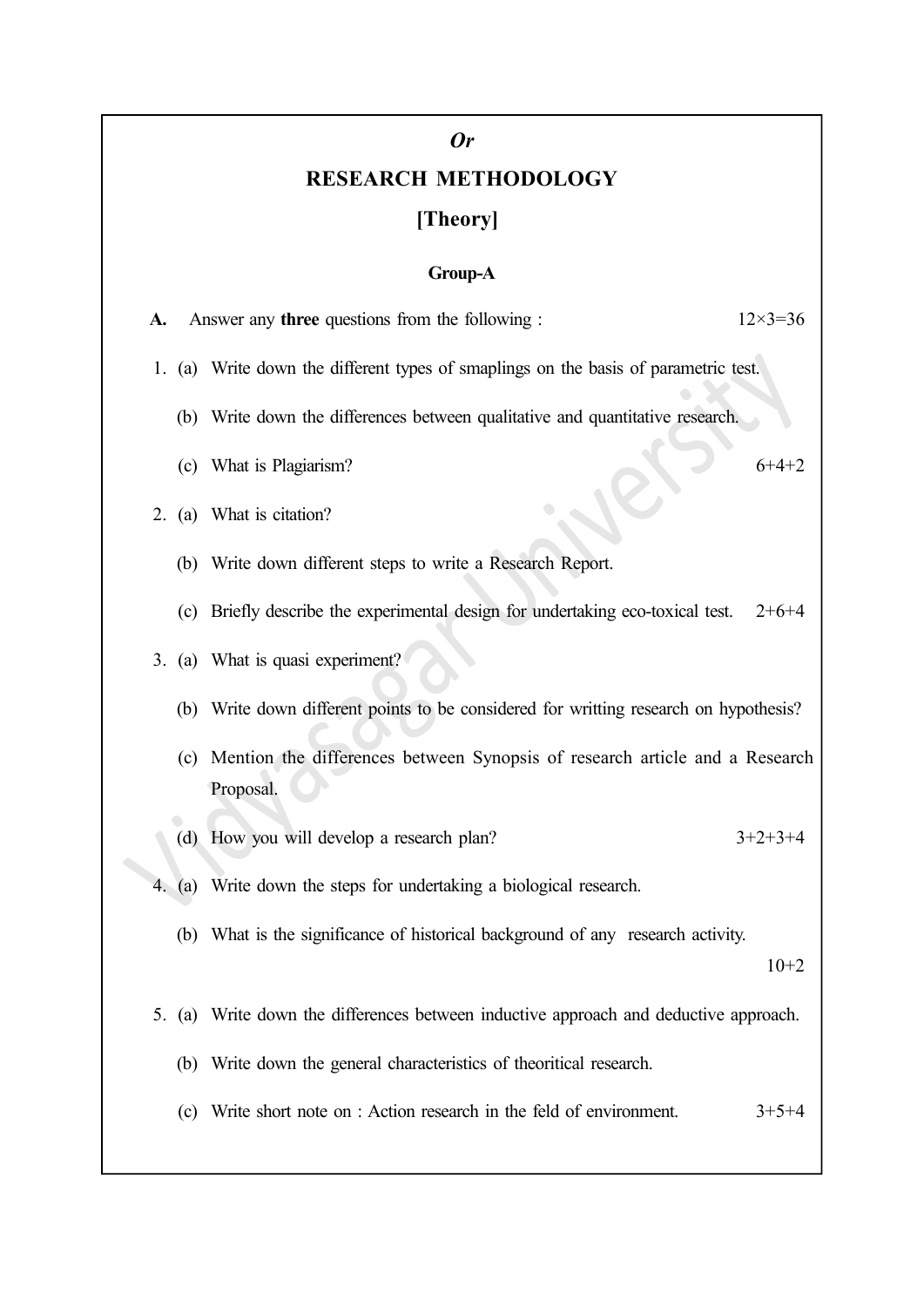|               | 6. (a) What are primary and secondary data?                                                     |                  |
|---------------|-------------------------------------------------------------------------------------------------|------------------|
|               | (b) Mention the relation between M.Sc. dissertation and Ph.D. thesis.                           |                  |
|               | (c) What is research ethics?                                                                    | $3+6+3$          |
|               | <b>Group-B</b>                                                                                  |                  |
| В.            | Answer any two questions from the followings :                                                  | $2 \times 2 = 4$ |
| 1.            | Write the difference between method and methodology.                                            |                  |
| 2.            | What is the segnificance of research design?                                                    |                  |
| 3.            | What is need for undertaking experimental research?                                             |                  |
| 4.            | What is descriptive research?                                                                   |                  |
|               | বঙ্গানুবাদ                                                                                      |                  |
|               | বিভাগ—ক                                                                                         |                  |
| ক.            | যেকোনো তিনটি প্রশ্নের উত্তর দাও ঃ                                                               | ১২×৩=৩৬          |
| $\geq$ $\mid$ | Parametric test এর উপর ভিত্তি করে sampling-এর বিভিন্ন প্রকারগুলির বর্ণনা দাও।<br>$(\vec{\Phi})$ |                  |
|               |                                                                                                 |                  |
|               |                                                                                                 |                  |
|               | পাৰ্থক্য লেখঃ Qualitative ও Quantitative research.<br>$\mathcal{L}(\mathbf{x})$ $\mathcal{L}$   |                  |
|               | প্লাগিয়ারিজম কি?<br>(3)                                                                        | ৬ $+8+$ ২        |
| $\geq 1$      | সাইটেশান কি?<br>$(\overline{\Phi})$                                                             |                  |
|               | রিসার্চ রিপোর্ট-এর ধাপগুলি লেখ।<br>(খ)                                                          |                  |
|               | Ecotoxicological research এর experimental design সম্পর্কে বর্ণনা দাও।<br>$($ গ)                 | $8+8+5$          |
| $\circ$       | কোয়াসি এক্সপিরিমেন্ট কি?<br>$(\overline{\Phi})$                                                |                  |
|               | টিকা লেখ ঃ হাইপোথিসিস।<br>(খ)                                                                   |                  |